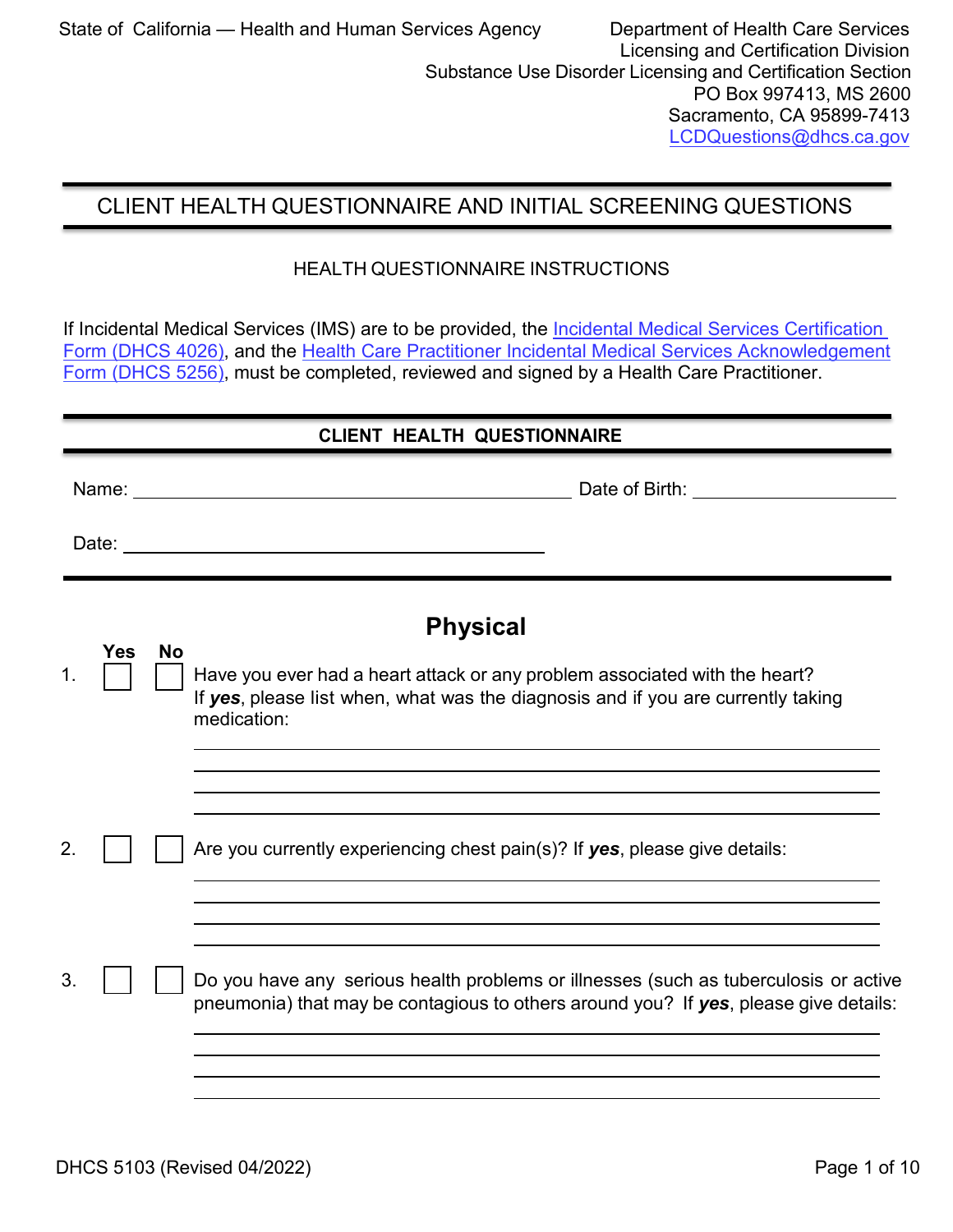|    |     |           | Department of Health Care Services<br>State of California — Health and Human Services Agency<br><b>Licensing and Certification Division</b><br>Substance Use Disorder Licensing and Certification Section<br>PO Box 997413, MS 2600<br>Sacramento, CA 95899-7413<br>LCDQuestions@dhcs.ca.gov |
|----|-----|-----------|----------------------------------------------------------------------------------------------------------------------------------------------------------------------------------------------------------------------------------------------------------------------------------------------|
| 4. | Yes | <b>No</b> | Have you ever tested positive for tuberculosis? If yes, when? Please give details:                                                                                                                                                                                                           |
| 5. |     |           | Have you ever been treated for HIV or AIDS? If yes, when? Please give details:                                                                                                                                                                                                               |
| 6. |     |           | Have you ever been tested for sexually transmitted diseases? If yes, please give<br>details and list any medications you are taking:                                                                                                                                                         |
|    |     |           | Have you had a head injury in the last six (6) months? Have you ever had a head<br>injury that resulted in a period of loss of consciousness? If yes, please give details:                                                                                                                   |
| 8. |     |           | Have you ever been diagnosed with diabetes? If yes, please give details, including<br>insulin, oral medications, or special diet:                                                                                                                                                            |
| 9. |     |           | Do you have any open lesions/wounds? If yes, please explain and list any<br>medications you are taking:                                                                                                                                                                                      |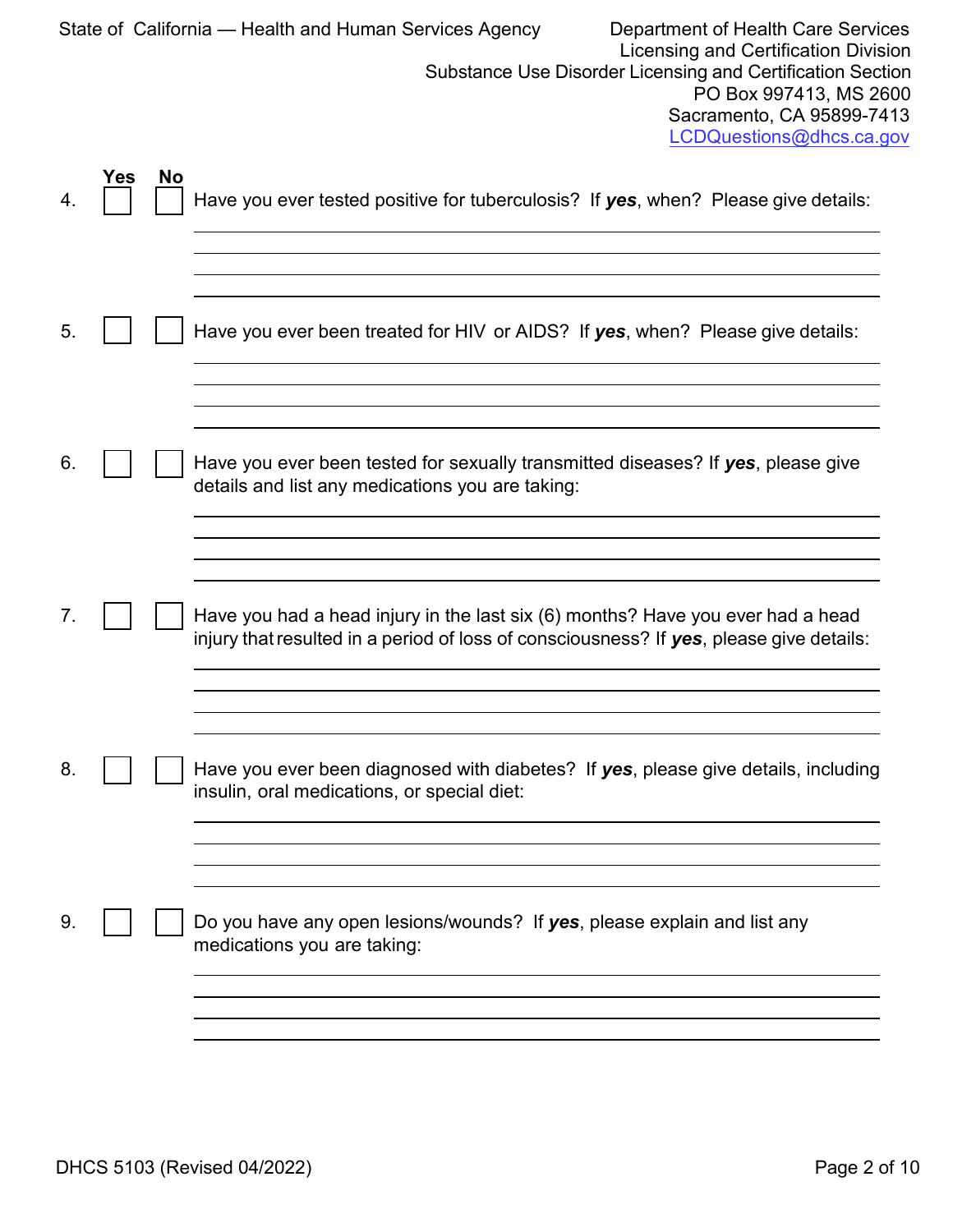|     |     |           | State of California - Health and Human Services Agency<br>Department of Health Care Services<br>Licensing and Certification Division<br>Substance Use Disorder Licensing and Certification Section<br>PO Box 997413, MS 2600<br>Sacramento, CA 95899-7413<br>LCDQuestions@dhcs.ca.gov |  |
|-----|-----|-----------|---------------------------------------------------------------------------------------------------------------------------------------------------------------------------------------------------------------------------------------------------------------------------------------|--|
| 10. | Yes | <b>No</b> | Have you ever had any form of seizures, delirium tremens or convulsions?<br>If yes, date of last seizure episode(s) and list any medications you are taking:                                                                                                                          |  |
| 11. |     |           | Do you use a C-PAP machine or dependent upon oxygen? If yes, please explain:                                                                                                                                                                                                          |  |
| 12. |     |           | Have you ever had a stroke? If yes, please give details:                                                                                                                                                                                                                              |  |
| 13. |     |           | Are you pregnant?<br>If yes, Which Trimester: $\Box$ 1st<br>2 <sub>nd</sub><br>3 <sup>rd</sup><br>a.<br>Are you receiving pre-natal care?<br>Yes<br>No<br>Any complications?<br>Yes<br>No<br>If yes, please explain:                                                                  |  |
| 14. |     |           | Do you have a history of any other illness that may require frequent medical<br>attention? If yes, please give details and list any medications you are taking:                                                                                                                       |  |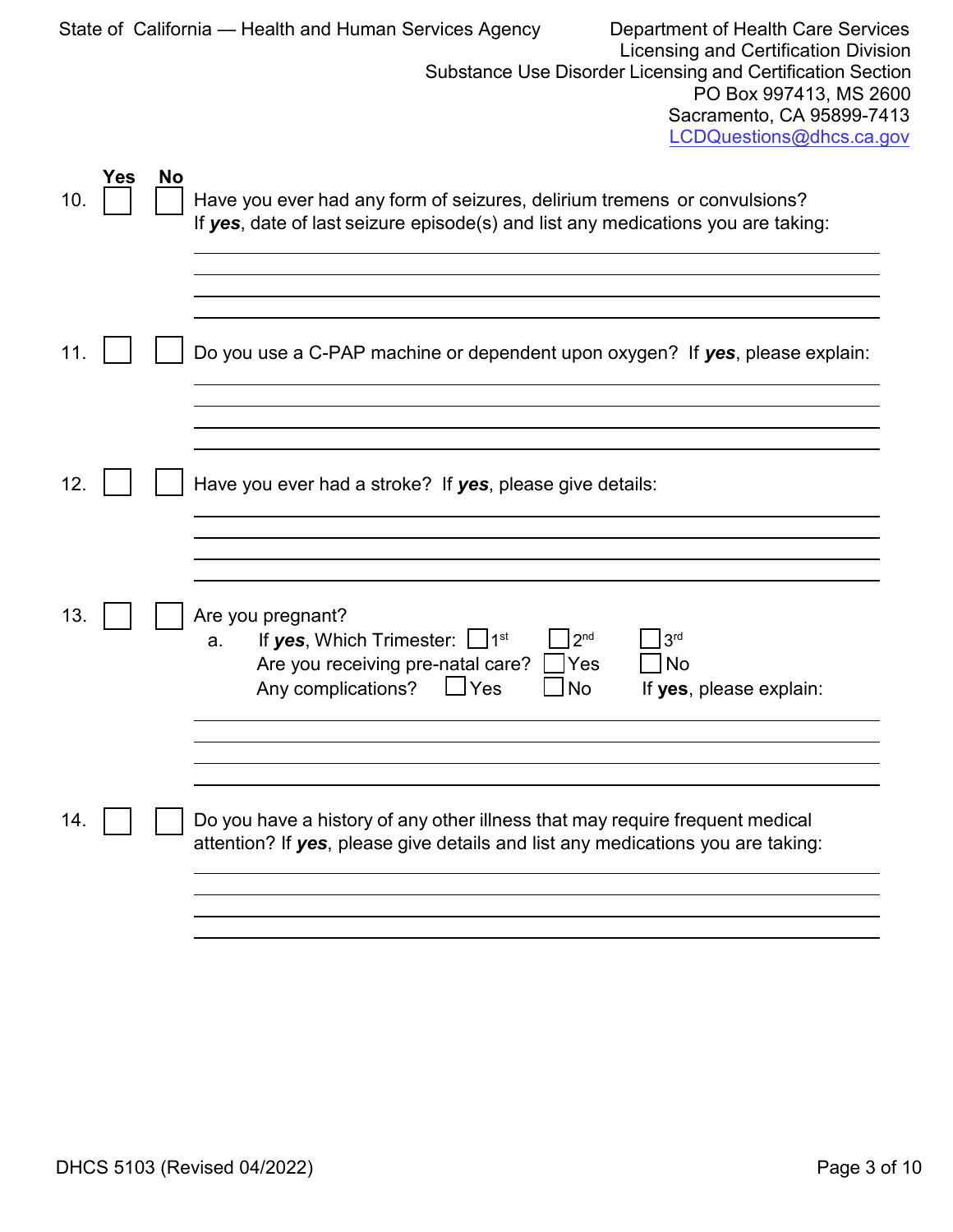|     |     |           | Department of Health Care Services<br>State of California — Health and Human Services Agency<br>Licensing and Certification Division<br>Substance Use Disorder Licensing and Certification Section<br>PO Box 997413, MS 2600<br>Sacramento, CA 95899-7413<br>LCDQuestions@dhcs.ca.gov |
|-----|-----|-----------|---------------------------------------------------------------------------------------------------------------------------------------------------------------------------------------------------------------------------------------------------------------------------------------|
| 15. | Yes | <b>No</b> | Have you ever had blood clots in the legs or elsewhere that required medical attention?<br>If yes, please give details:                                                                                                                                                               |
| 16. |     |           | Have you ever had high-blood pressure or hypertension? If yes, please give details:                                                                                                                                                                                                   |
| 17. |     |           | Do you have a history of cancer? If yes, please give details and list any medications<br>you are taking:                                                                                                                                                                              |
| 18. |     |           | Do you have any allergies to medications, foods, animals, chemicals, or any other<br>substance? If yes, please give details and list any medications you are taking:                                                                                                                  |
| 19. |     |           | Have you ever had an ulcer, gallstones, internal bleeding, or any type of bowel or<br>colon inflammation? If yes, please give details:                                                                                                                                                |
| 20. |     |           | Have you ever been diagnosed with any type of hepatitis or other liver illness?<br>If yes, please give details and list any medications you are taking:                                                                                                                               |
|     |     |           |                                                                                                                                                                                                                                                                                       |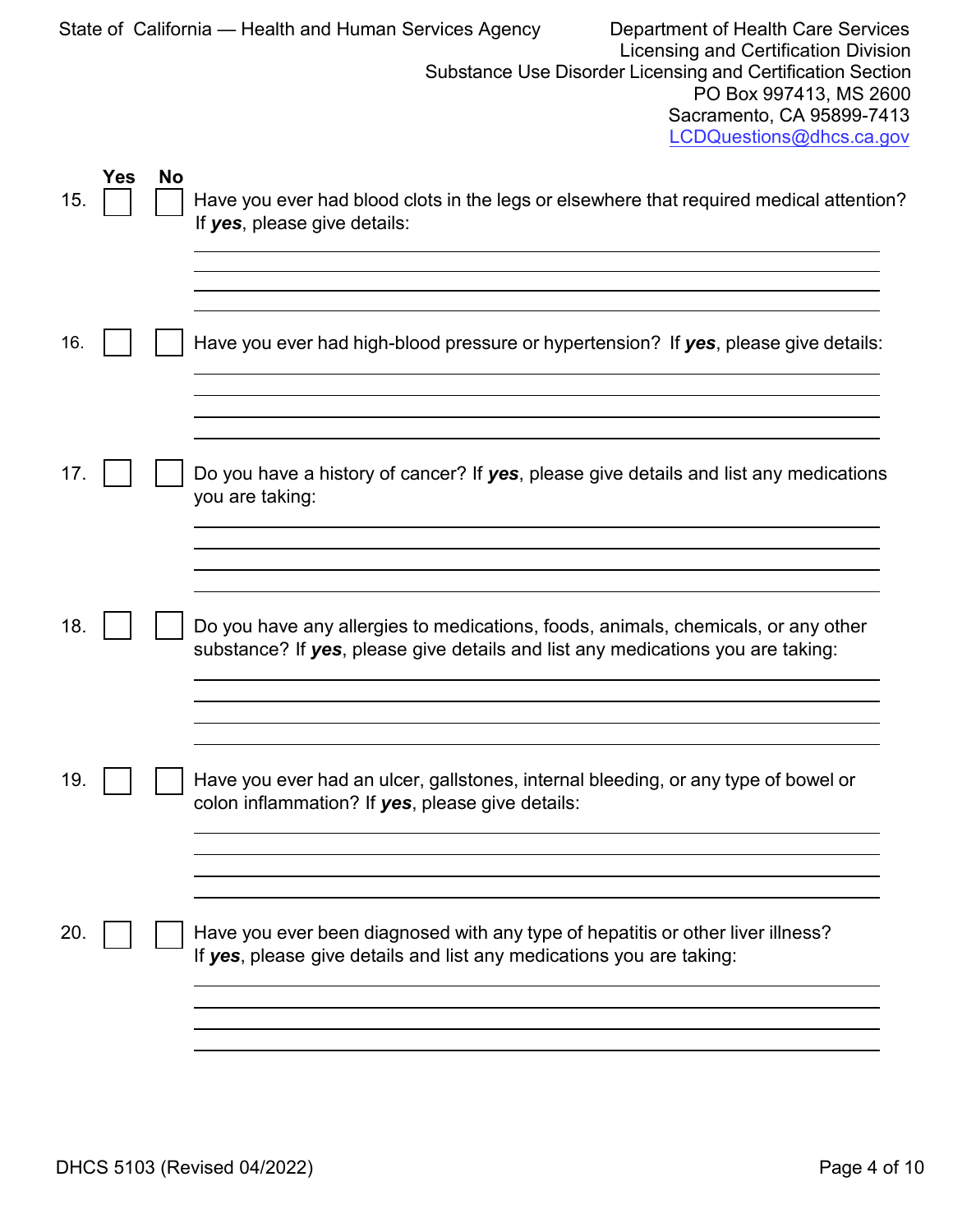|     |     |           | Department of Health Care Services<br>State of California — Health and Human Services Agency<br>Licensing and Certification Division                                                            |
|-----|-----|-----------|-------------------------------------------------------------------------------------------------------------------------------------------------------------------------------------------------|
|     |     |           | Substance Use Disorder Licensing and Certification Section<br>PO Box 997413, MS 2600<br>Sacramento, CA 95899-7413<br>LCDQuestions@dhcs.ca.gov                                                   |
| 21. | Yes | <b>No</b> | Have you ever been told you had problems with your thyroid gland, been treated for,<br>or told you need to be treated for, any other type of glandular disease?<br>If yes, please give details: |
| 22. |     |           | Do you currently have any lung diseases such as asthma, emphysema, or chronic<br>bronchitis? If yes, please give details:                                                                       |
| 23. |     |           | Have you ever had kidney stones or kidney infections, or had problems, or been told<br>you have problems with your kidneys or bladder? If yes, please give details:                             |
| 24. |     |           | Do you have any of the following: arthritis, back problems, bone injuries,<br>muscle injuries, or joint injuries? If yes, please give details, including any ongoing<br>pain or disabilities:   |
| 25. |     |           | Do you take over the counter pain medications such as aspirin, Tylenol, or<br>Ibuprofen? If $yes$ , list the medication(s) and how often you take it:                                           |
| 26. |     |           | Do you take over the counter digestive medications such as Tums or Maalox?<br>If $yes$ , list the medication(s) and how often you take it:                                                      |
|     |     |           |                                                                                                                                                                                                 |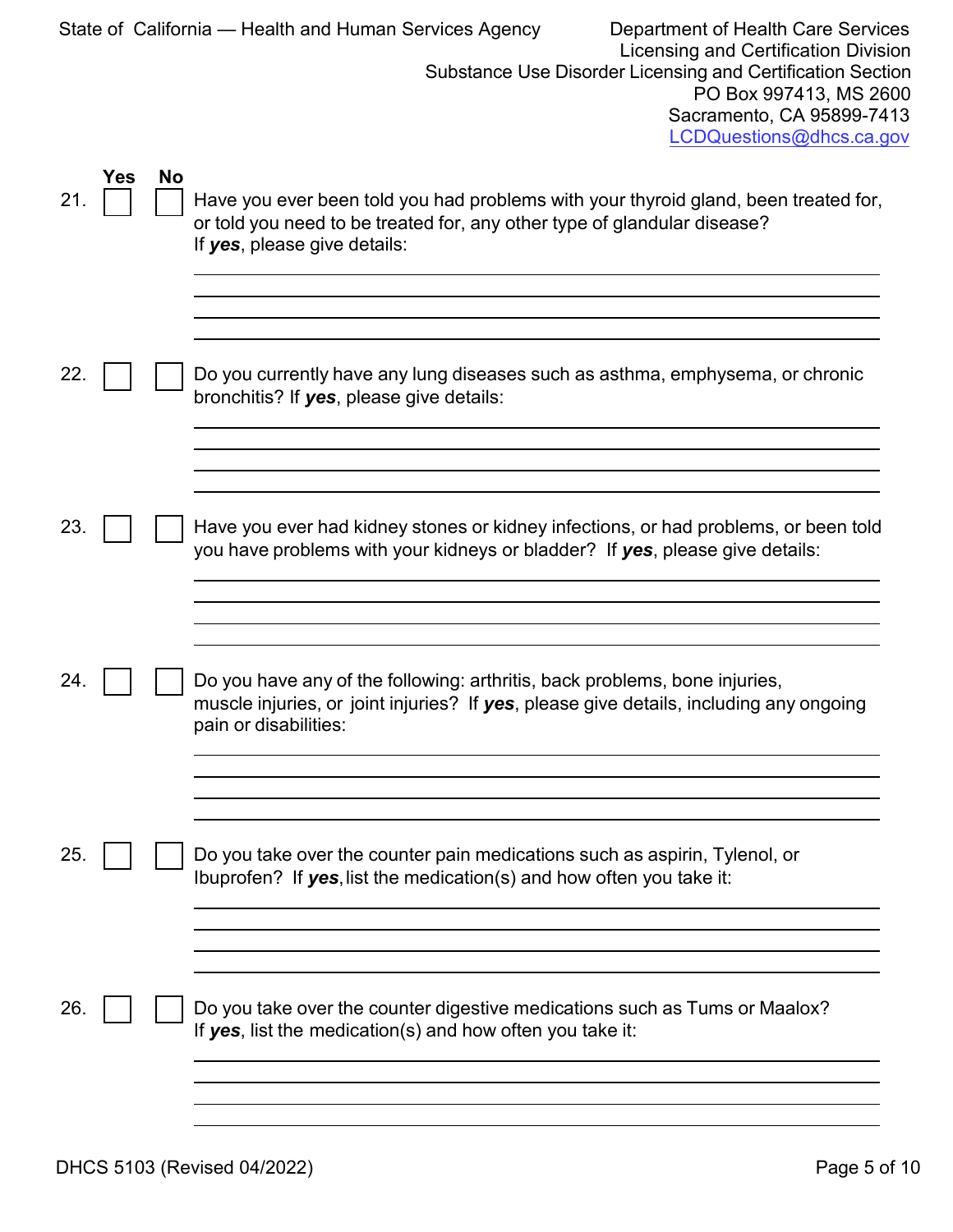|     |     |           | Department of Health Care Services<br>State of California - Health and Human Services Agency<br><b>Licensing and Certification Division</b><br>Substance Use Disorder Licensing and Certification Section<br>PO Box 997413, MS 2600<br>Sacramento, CA 95899-7413<br>LCDQuestions@dhcs.ca.gov |
|-----|-----|-----------|----------------------------------------------------------------------------------------------------------------------------------------------------------------------------------------------------------------------------------------------------------------------------------------------|
| 27. | Yes | <b>No</b> | Do you wear or need to wear glasses, contact lenses, or hearing aids?<br>If yes, please give details:                                                                                                                                                                                        |
|     |     |           |                                                                                                                                                                                                                                                                                              |
| 28. |     |           | When was your last dental exam?<br>Date: the contract of the contract of the contract of the contract of the contract of the contract of the contract of the contract of the contract of the contract of the contract of the contract of the contract of the cont                            |
| 29. |     |           | Are you in need of dental care? If yes, please give details:                                                                                                                                                                                                                                 |
|     |     |           |                                                                                                                                                                                                                                                                                              |
|     |     |           |                                                                                                                                                                                                                                                                                              |
| 30. |     |           | Do you wear or need to wear dentures or other dental appliances that may require<br>dental care? If yes, please give details:                                                                                                                                                                |
|     |     |           |                                                                                                                                                                                                                                                                                              |
| 31. |     | the past. | Please describe any surgeries or hospitalizations due to illness or injury that you have had in                                                                                                                                                                                              |
|     |     |           |                                                                                                                                                                                                                                                                                              |
| 32. |     |           | When was the last time you saw a physician and/or psychiatrist? What was the purpose of the<br>visit? Please give details:                                                                                                                                                                   |
|     |     |           |                                                                                                                                                                                                                                                                                              |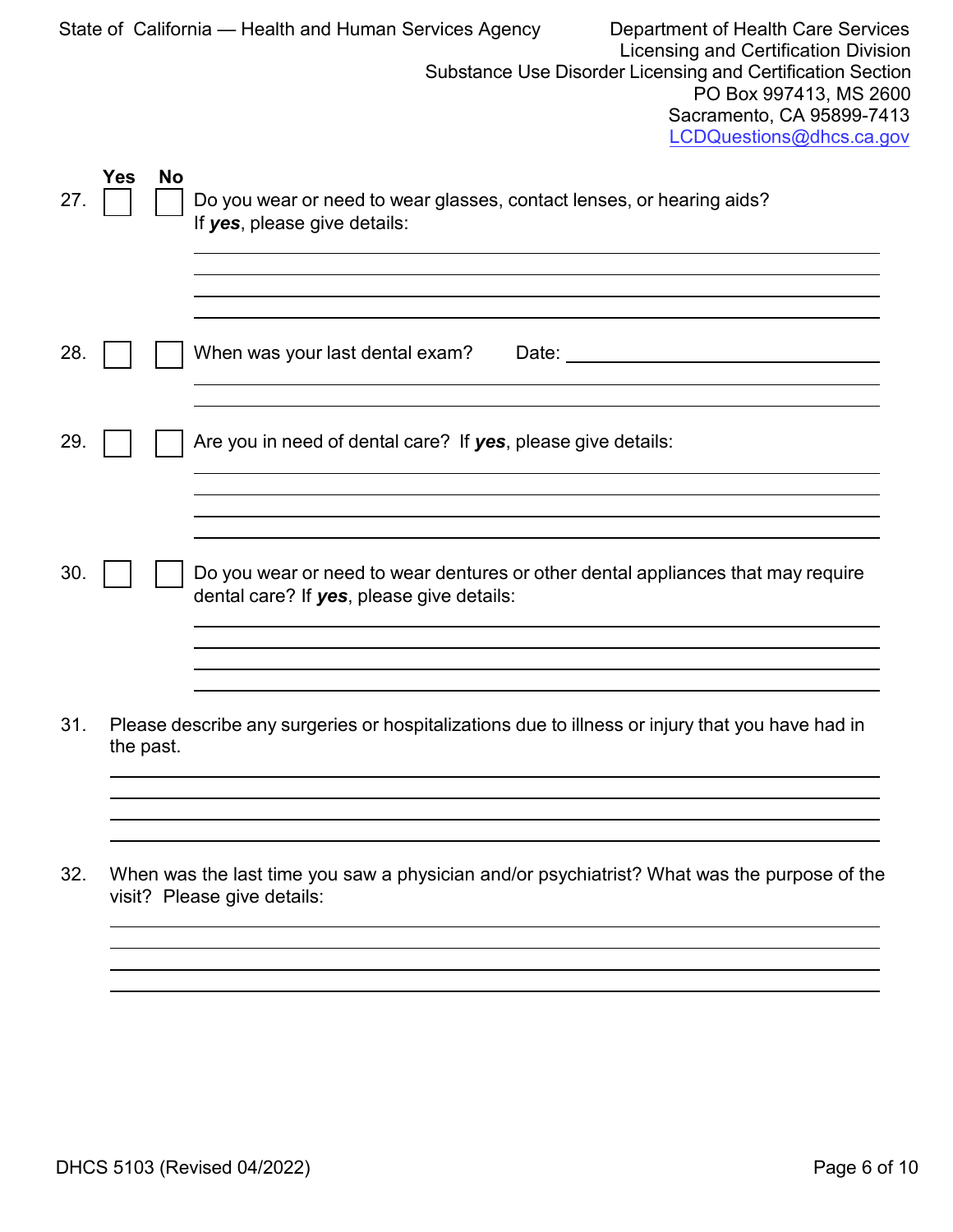### 33. In the past seven days what types of drugs, including alcohol, have you used?

| <b>Type of Drug</b> | <b>Route of Administration</b> |  |  |
|---------------------|--------------------------------|--|--|
|                     |                                |  |  |
|                     |                                |  |  |
|                     |                                |  |  |
|                     |                                |  |  |

#### 34. In the past year what types of drugs, including alcohol, have you used?

| <b>Type of Drug</b> | <b>Route of Administration</b> |
|---------------------|--------------------------------|
|                     |                                |
|                     |                                |
|                     |                                |
|                     |                                |

#### 35. Do you take any prescription medications including psychiatric medications?

| <b>Type of Drug</b> | <b>Route of Administration</b> |
|---------------------|--------------------------------|
|                     |                                |
|                     |                                |
|                     |                                |
|                     |                                |
|                     |                                |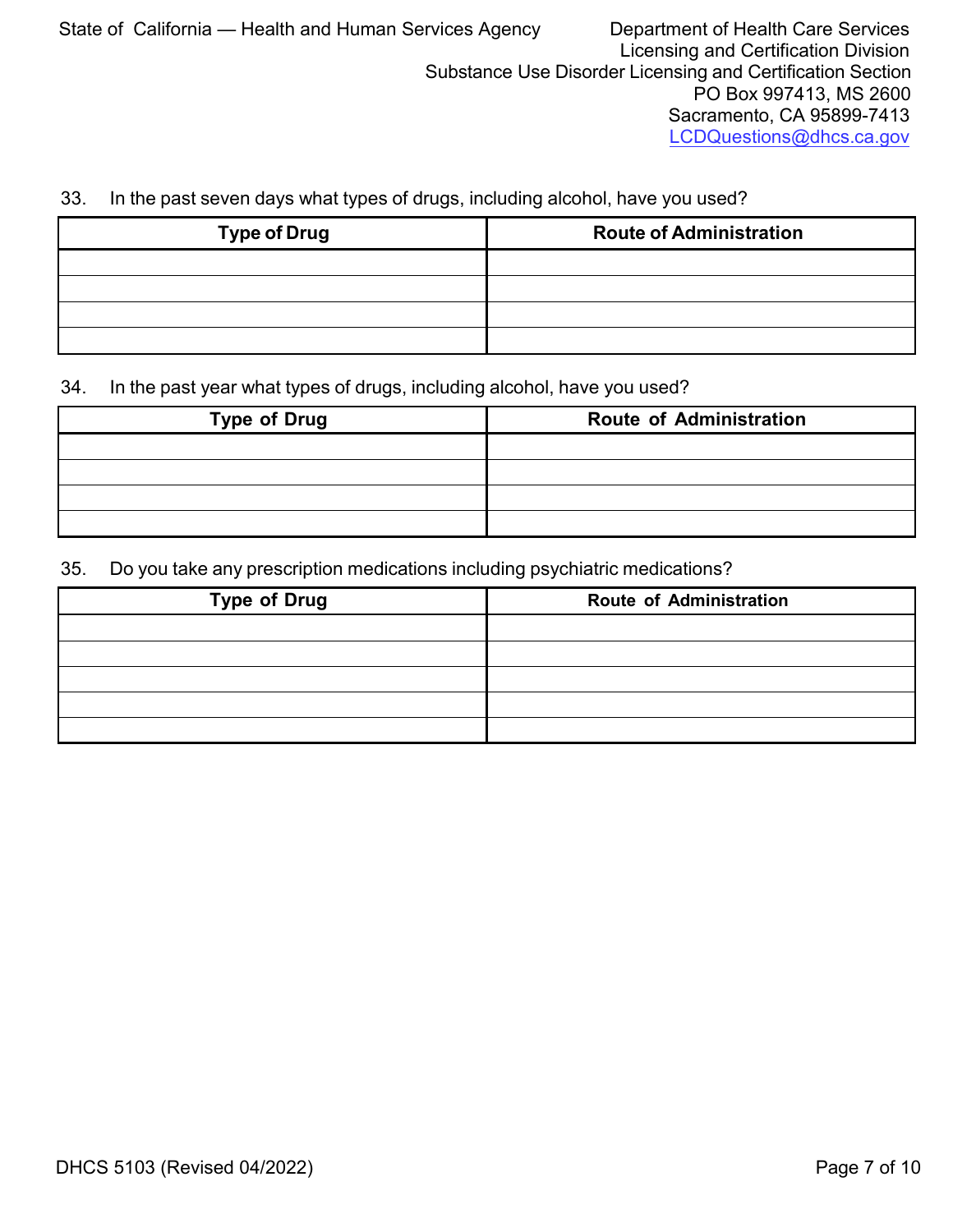| State of California — Health and Human Services Agency<br>Department of Health Care Services<br>Licensing and Certification Division<br>Substance Use Disorder Licensing and Certification Section<br>PO Box 997413, MS 2600<br>Sacramento, CA 95899-7413<br>LCDQuestions@dhcs.ca.gov |            |           |                                                                                                                                                             |  |
|---------------------------------------------------------------------------------------------------------------------------------------------------------------------------------------------------------------------------------------------------------------------------------------|------------|-----------|-------------------------------------------------------------------------------------------------------------------------------------------------------------|--|
|                                                                                                                                                                                                                                                                                       |            |           | <b>Mental/Emotional</b>                                                                                                                                     |  |
| 36.                                                                                                                                                                                                                                                                                   | <b>Yes</b> | <b>No</b> | Are you currently feeling down, depressed, anxious or hopeless? If yes, describe:                                                                           |  |
|                                                                                                                                                                                                                                                                                       |            |           |                                                                                                                                                             |  |
| 37.                                                                                                                                                                                                                                                                                   |            |           | Are you currently receiving treatment services for an emotional/psychiatric diagnosis?<br>If yes, for what are you being treated?                           |  |
|                                                                                                                                                                                                                                                                                       |            |           |                                                                                                                                                             |  |
| 38.                                                                                                                                                                                                                                                                                   |            |           | Over the last 2 weeks, have you felt nervous, anxious, or on edge? Did you feel<br>like you were unable to stop or control your worrying? If yes, describe: |  |
|                                                                                                                                                                                                                                                                                       |            |           |                                                                                                                                                             |  |
| 39.                                                                                                                                                                                                                                                                                   |            |           | Over the last 2 weeks, have you had thoughts of suicide or thought that you would<br>be better off dead? If yes, describe:                                  |  |
|                                                                                                                                                                                                                                                                                       |            |           |                                                                                                                                                             |  |
| 40.                                                                                                                                                                                                                                                                                   |            |           | Have you attempted suicide in the past two $(2)$ years? If yes, give dates:                                                                                 |  |
|                                                                                                                                                                                                                                                                                       |            |           |                                                                                                                                                             |  |
| 41.                                                                                                                                                                                                                                                                                   |            |           | Have you ever harmed yourself/others or thought about harming yourself/others?<br>If yes, describe:                                                         |  |
|                                                                                                                                                                                                                                                                                       |            |           |                                                                                                                                                             |  |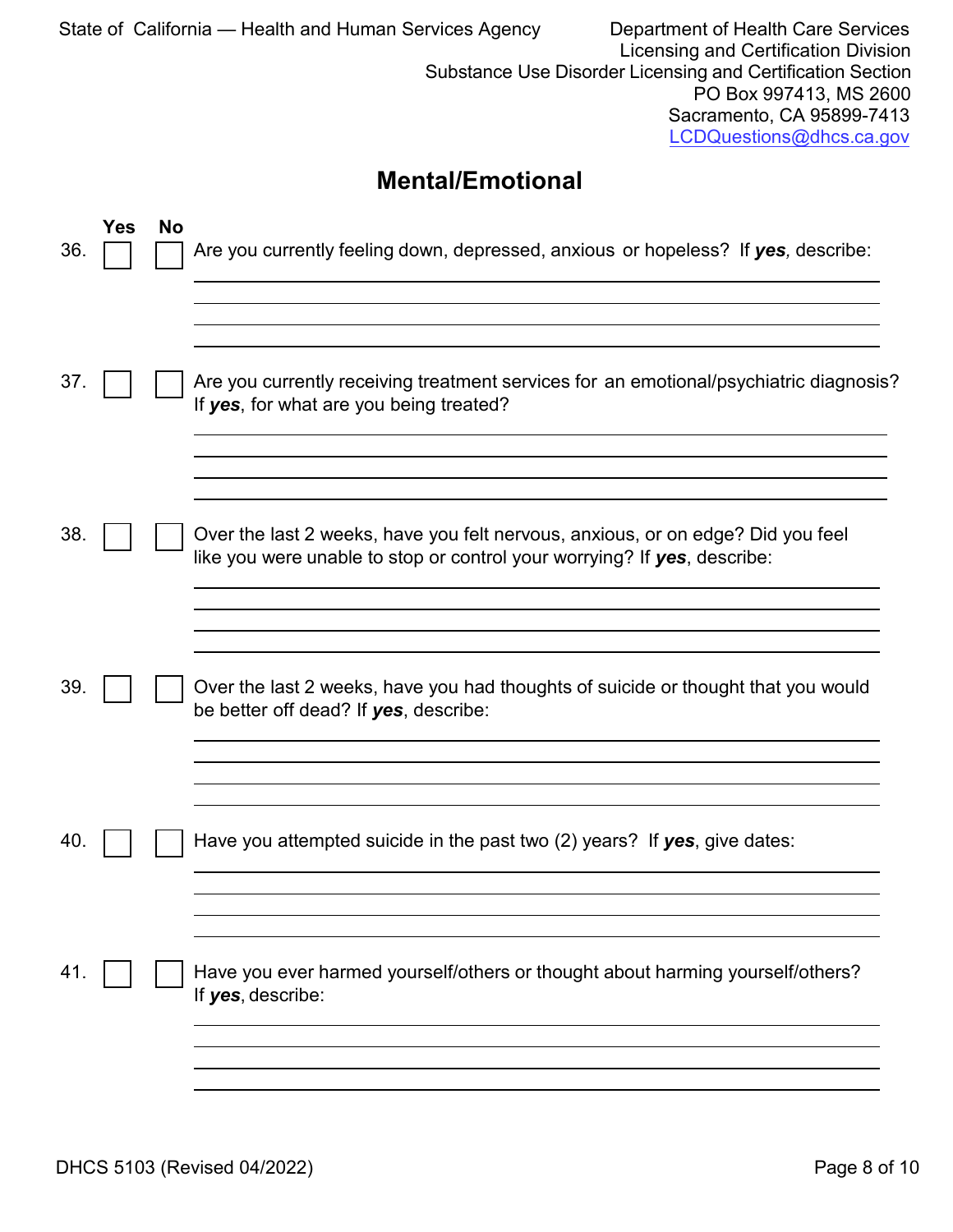|                                | Department of Health Care Services<br>State of California — Health and Human Services Agency<br>Licensing and Certification Division<br>Substance Use Disorder Licensing and Certification Section<br>PO Box 997413, MS 2600<br>Sacramento, CA 95899-7413<br>LCDQuestions@dhcs.ca.gov |
|--------------------------------|---------------------------------------------------------------------------------------------------------------------------------------------------------------------------------------------------------------------------------------------------------------------------------------|
| <b>No</b><br><b>Yes</b><br>42. | Are you currently feeling that you're hearing voices or seeing things?<br>If yes, describe:                                                                                                                                                                                           |
| 43.                            | Have you ever been in a relationship where your partner has pushed or slapped you?<br>If yes, describe:                                                                                                                                                                               |

# **Previous Drug and/or Alcohol Treatment Services**

44. Have you received alcoholism or drug abuse recovery treatment services in the past? If *yes*, please give details:

| <b>Type of Previous</b><br><b>Recovery Treatment</b><br>(Outpatient,<br>Residential,<br>Detoxification) | <b>Name of Previous</b><br><b>Treatment Facility</b> | <b>Dates of Previous</b><br><b>Treatment</b> | <b>Treatment</b><br><b>Completed</b><br>(Yes or No) |
|---------------------------------------------------------------------------------------------------------|------------------------------------------------------|----------------------------------------------|-----------------------------------------------------|
|                                                                                                         |                                                      |                                              |                                                     |
|                                                                                                         |                                                      |                                              |                                                     |
|                                                                                                         |                                                      |                                              |                                                     |
|                                                                                                         |                                                      |                                              |                                                     |
|                                                                                                         |                                                      |                                              |                                                     |

45. Have you ever been treated for withdrawal symptoms? If so, please state the dates you were treated and list any medications that were prescribed: